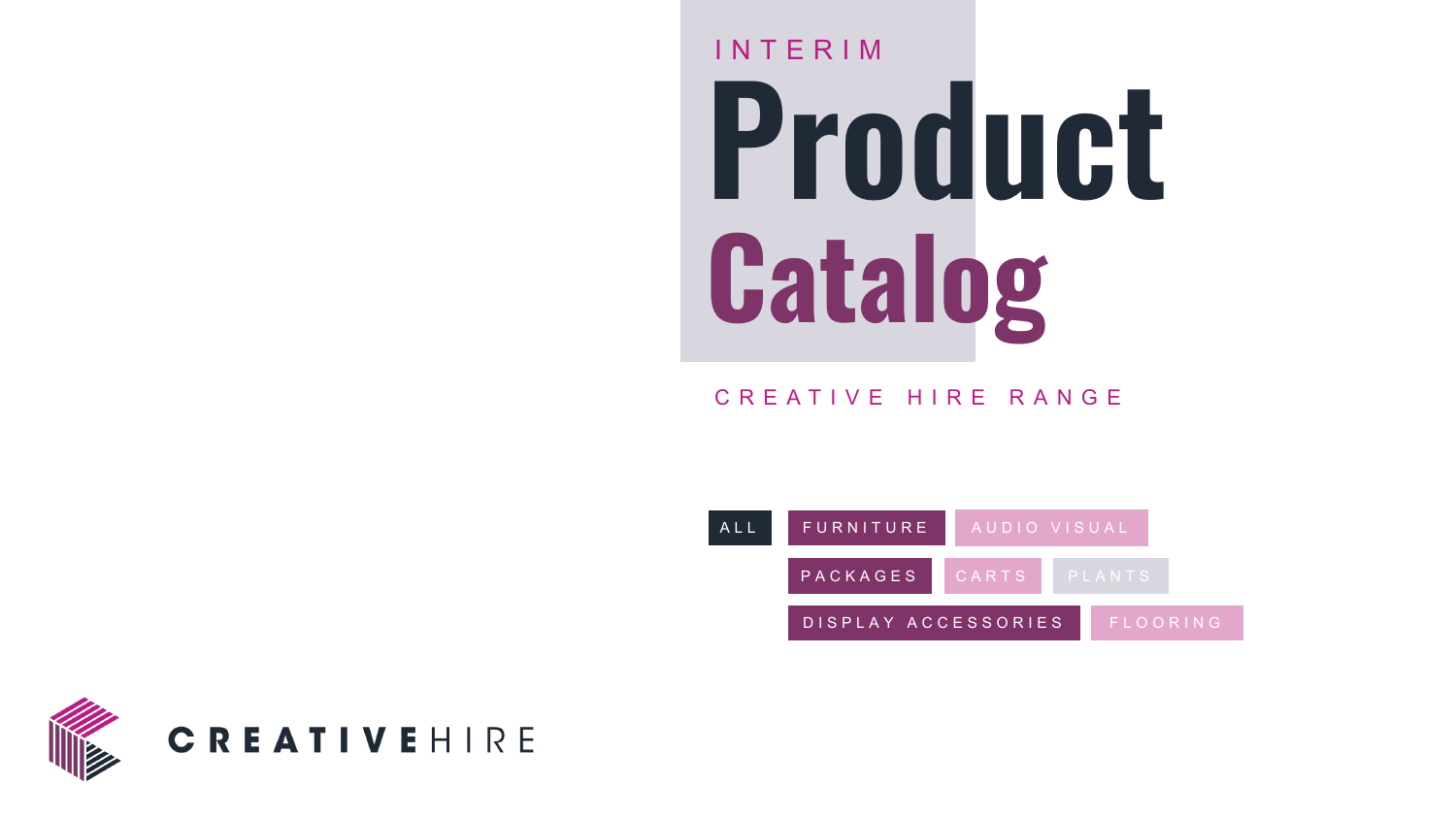<span id="page-1-0"></span>

### **Furniture Range**

Explore our furniture options for use at your next event, exhibition or retail activation.



[Barstools & Chairs](#page-2-0)



[Lounges & Ottomans](#page-4-0)



**[Tables](#page-5-0)** 



[Counters & Cupboards](#page-6-0)



**[Plinths](#page-8-0)** 



[Furniture Packages](#page-10-0)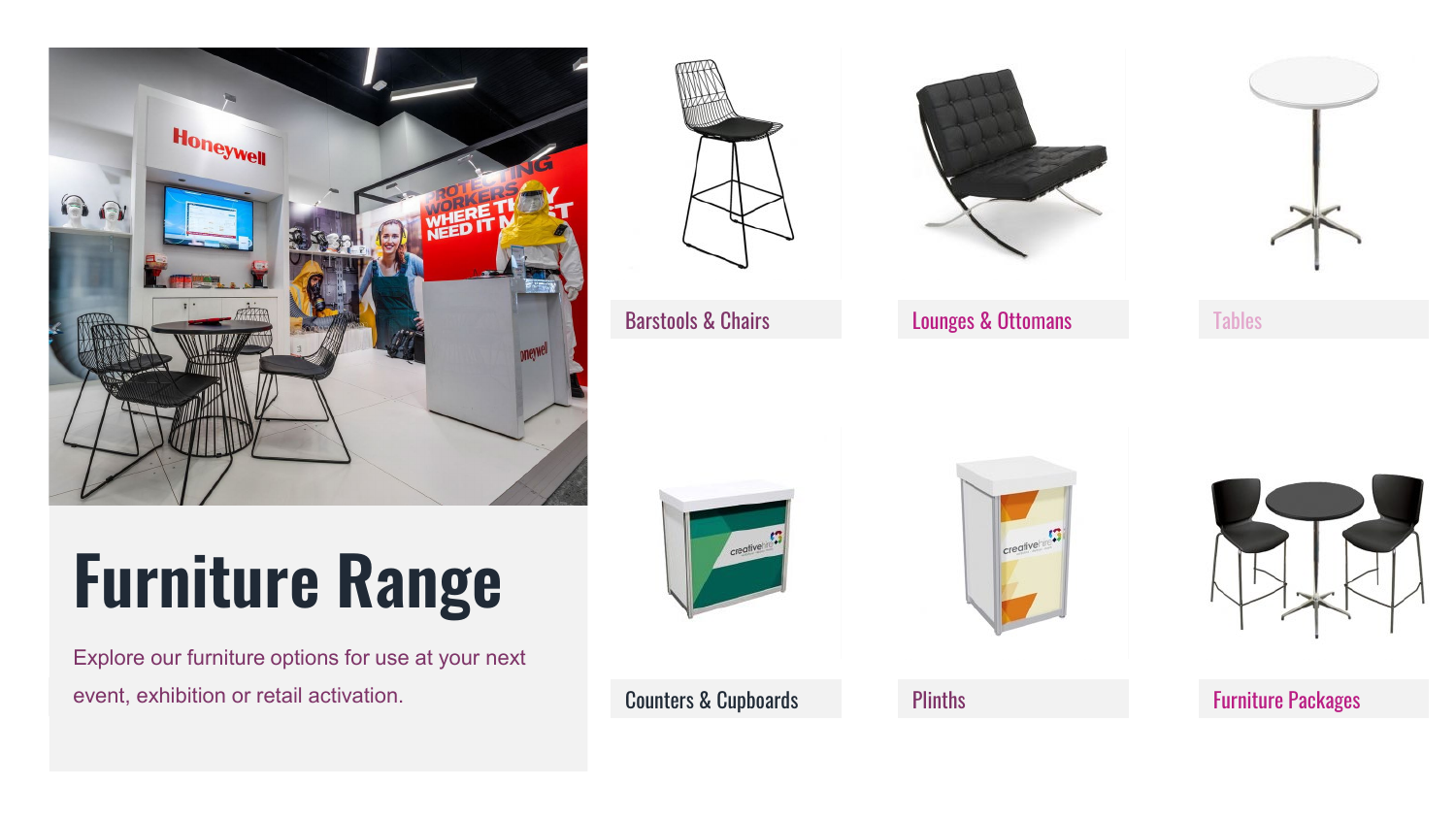<span id="page-2-0"></span>

### **BEND BARSTOOL**

**Black** W - 48cm D - 55cm H - 110cm

**CELLO BARSTOOL**

Various Colours W - 46cm D - 46cm H - 120cm



**HANGER BARSTOOL**

**White** W - 40cm D - 41cm H - 73-93cm **MUIRA BARSTOOL**

**Black** W - 31cm D - 39cm H - 82cm

**BEND CHAIR**



**Black** W - 60cm D - 51cm H - 82cm

**TOLIX HIGH STOOL**



Various Colours W - 43cm D - 43cm H - 74cm

**TOLIX LOW STOOL**



White or Red W - 39cm D - 39cm H - 46cm



**WIRE BARSTOOL**

**White** W - 48cm D - 55cm H - 110cm W - 46cm D - 46cm



**AUTUMN CHAIR**

Black or White H - 80cm

Various Colours W - 46cm D - 46cm H - 80cm

**CELLO CHAIR**

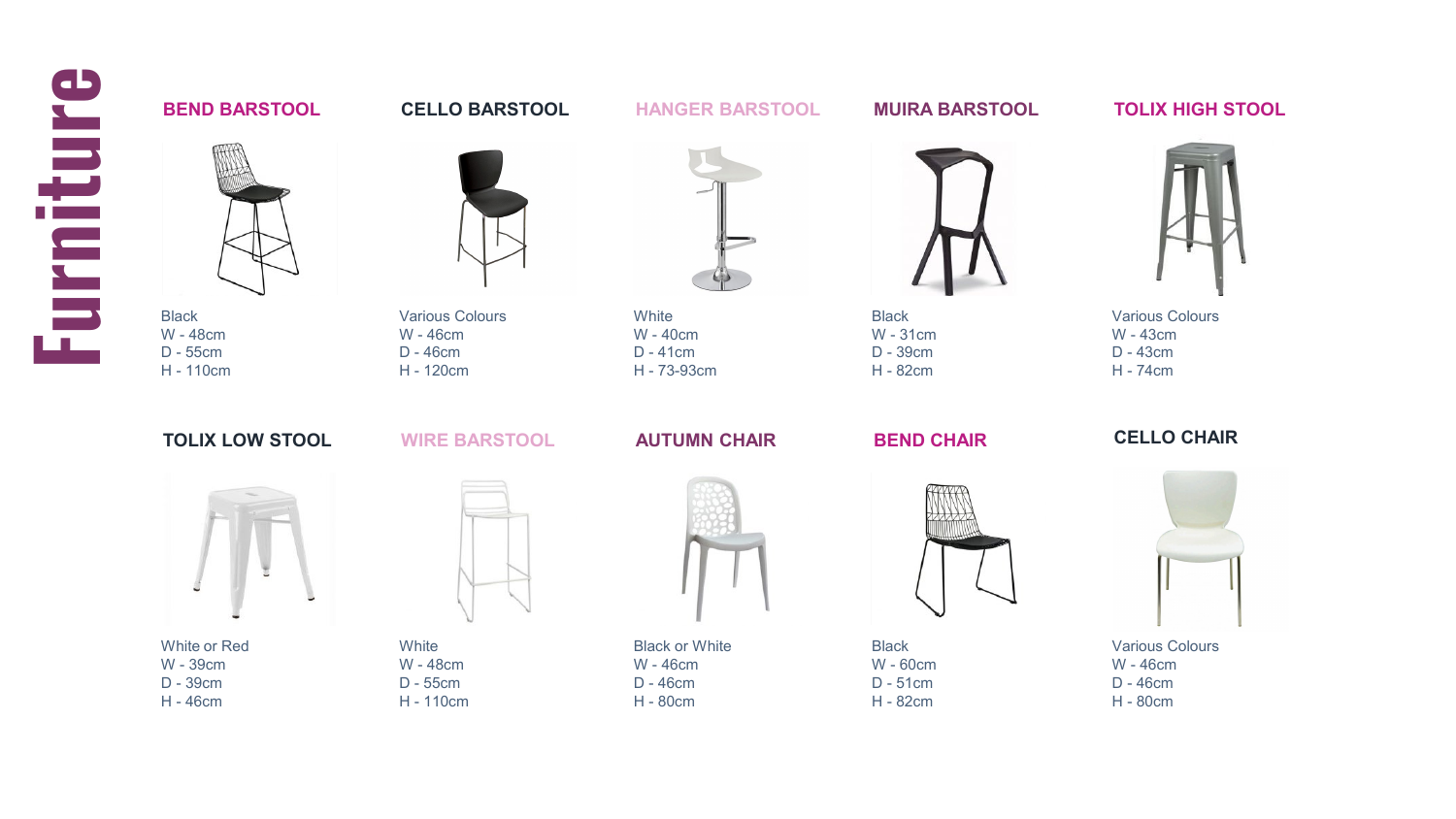

### **EIFFEL CHAIR**

**FINELINE MESH CHAIR**

Black W - 45cm D - 41cm H - 92cm



**STARCK CHAIR**

Black W - 52cm D - 45cm H - 82cm

**SWAN CHAIR**



Red W - 72cm D - 73cm H - 82cm

White W - 40cm D - 45cm H - 84cm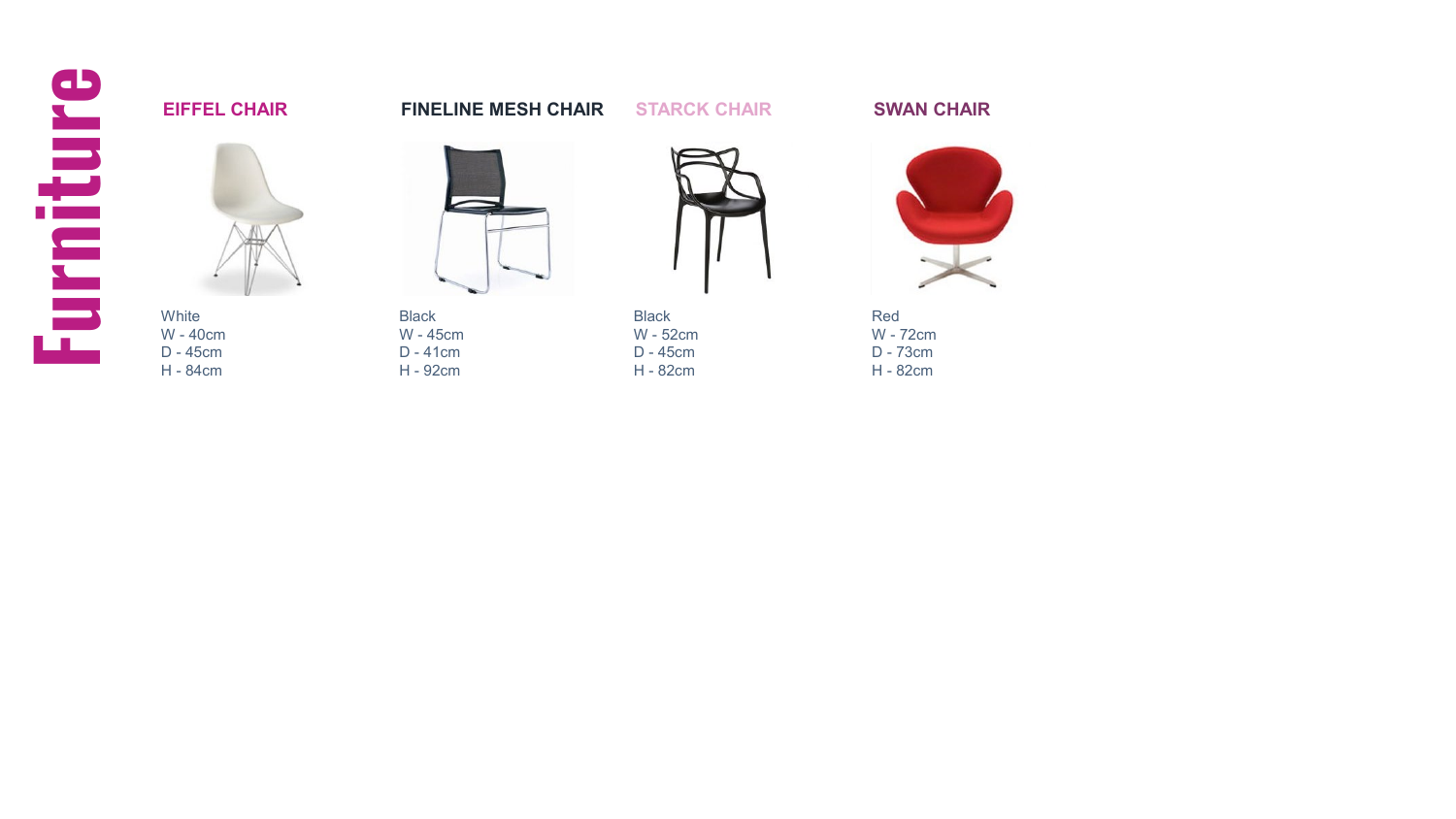<span id="page-4-0"></span>

### Black W - 75cm D - 75cm H - 78cm **White** W - 158cm D - 78cm H - 78cm White W - 150cm D - 42cm **DOUBLE OTTOMAN** White W - 175cm D - 77cm H - 79cm **PLANK LOUNGE SQUARE OTTOMAN BARCELONA SINGLE LOUNGE DC LOUNGE**

**SWAN CHAIR**

### **NELSON PLATFORM BENCH**



Red W - 72cm D - 73cm H - 82cm



H - 46cm



Various Colours W - 42cm D - 42cm H - 46cm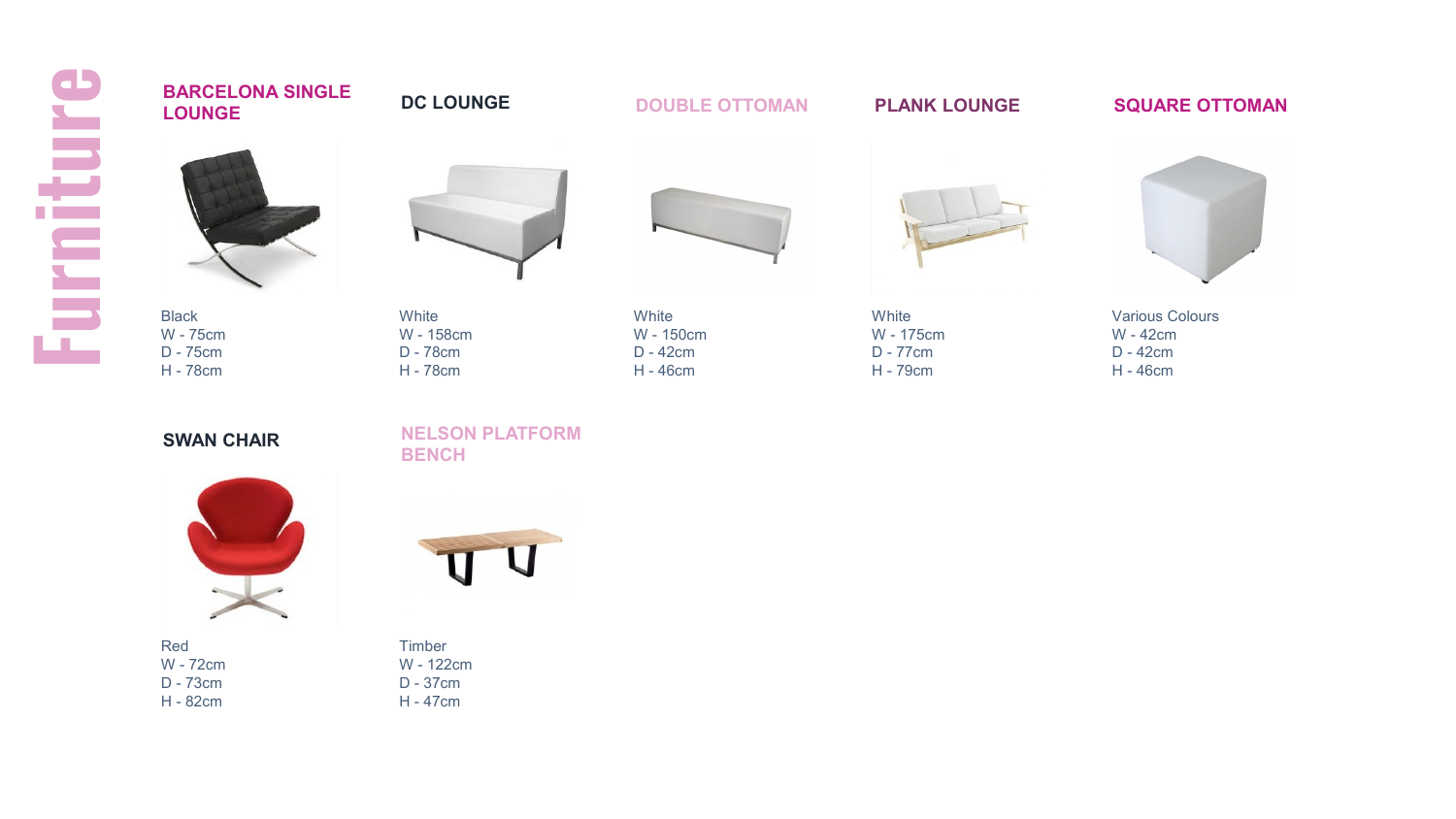<span id="page-5-0"></span>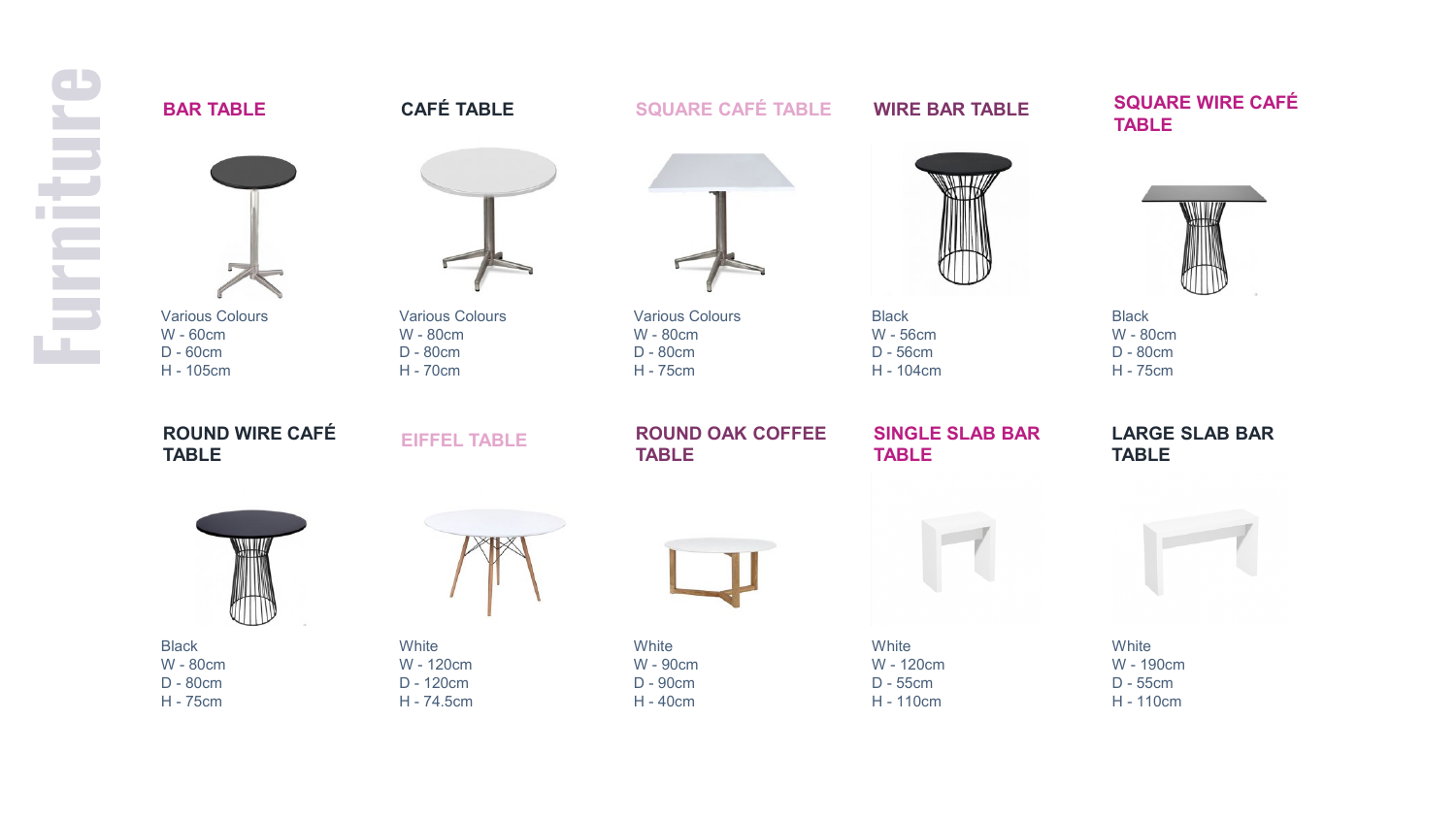# <span id="page-6-0"></span>**Furniture**

**SMALL EXPO COUNTER**

**LARGE EXPO COUNTER**



creativehir



**SMALL SLAB COUNTER**

**LARGE SLAB COUNTER**

creativehi

**SMALL CURVED** 

**COUNTER**

Custom Front Graphic W - 100cm D - 55cm H - 100cm Graphics - 97cm x 88cm

**SMALL CURVED COUNTER**

Custom Front Graphic W - 220cm D - 55cm H - 100cm Graphics - 196cm x 92cm

**LARGE CURVED COUNTER**

Custom Front Graphic W - 110cm D - 55cm H - 100cm

**LARGE CURVED COUNTER**



**SMALL CURVED COUNTER**

**White** W - 150cm D - 60cm H - 100cm

> **LARGE CURVED COUNTER**



Black W - 150cm D - 60cm H - 100cm



**White** W - 210cm D - 50cm H - 100cm



Black W - 210cm D - 50cm H - 100cm



Custom Front Graphic W - 150cm D - 60cm H - 100cm Graphics - 153cm x 92cm



Custom Front Graphic W - 210cm D - 50cm H - 100cm Graphics - 217.5cm x 92cm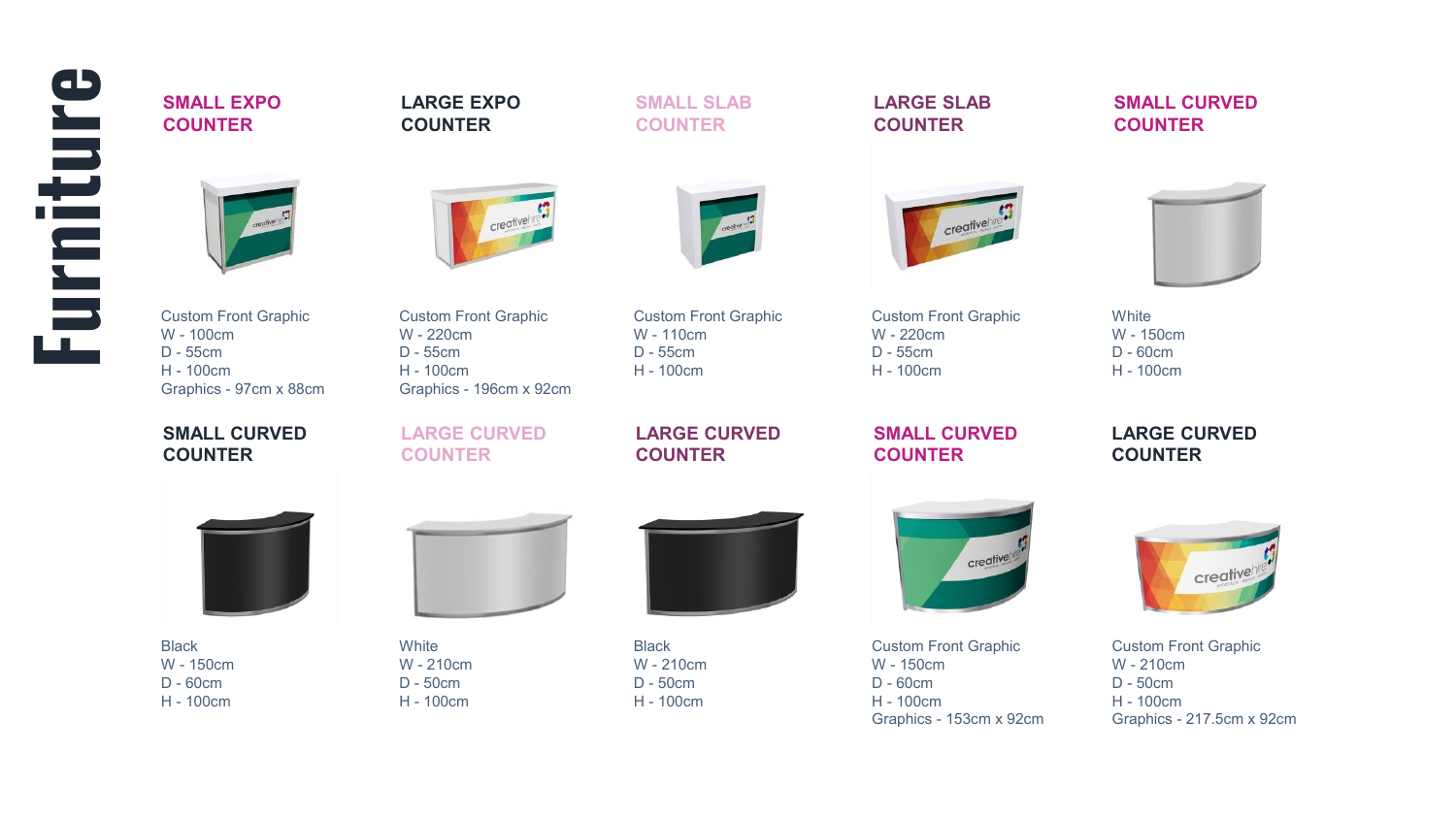

### **EXPO COUNTER**

White W - 100cm D - 50cm H - 90cm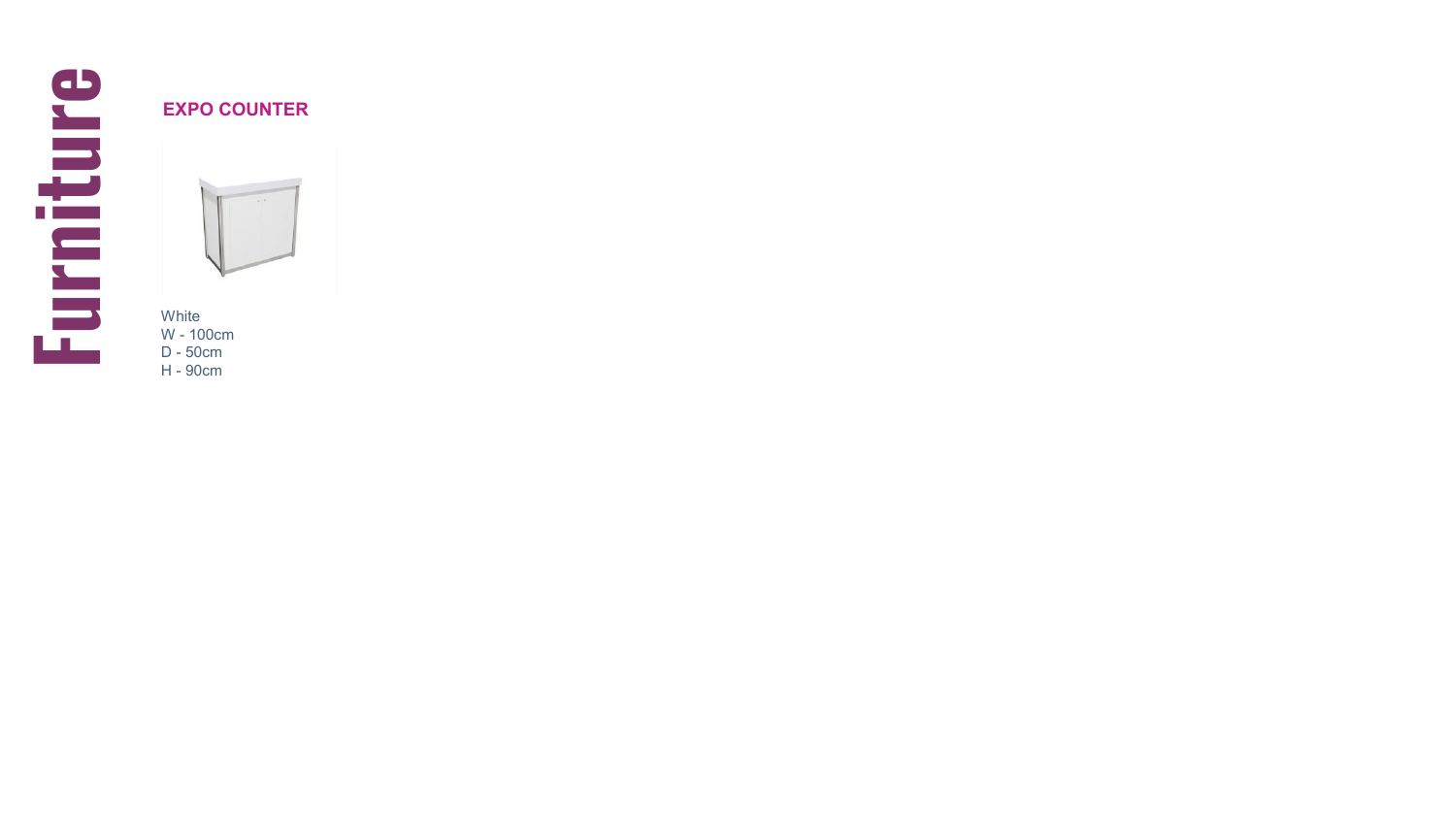# <span id="page-8-0"></span>**Furniture**

## **700**

**LARGE EXPO PLINTH** 

**MEDIUM EXPO PLINTH** 

**SMALL EXPO PLINTH** 

Custom Front Graphic W - 220cm D - 55cm H - 70cm Graphics - 196cm x 92cm Custom Front Graphic W - 100cm D - 55cm H - 70cm

**700**

Custom Front Graphic W - 55cm D - 55cm H - 70cm

**700**

**SMALL EXPO PLINTH 1000**



Custom Front Graphic W - 55cm D - 55cm H - 100cm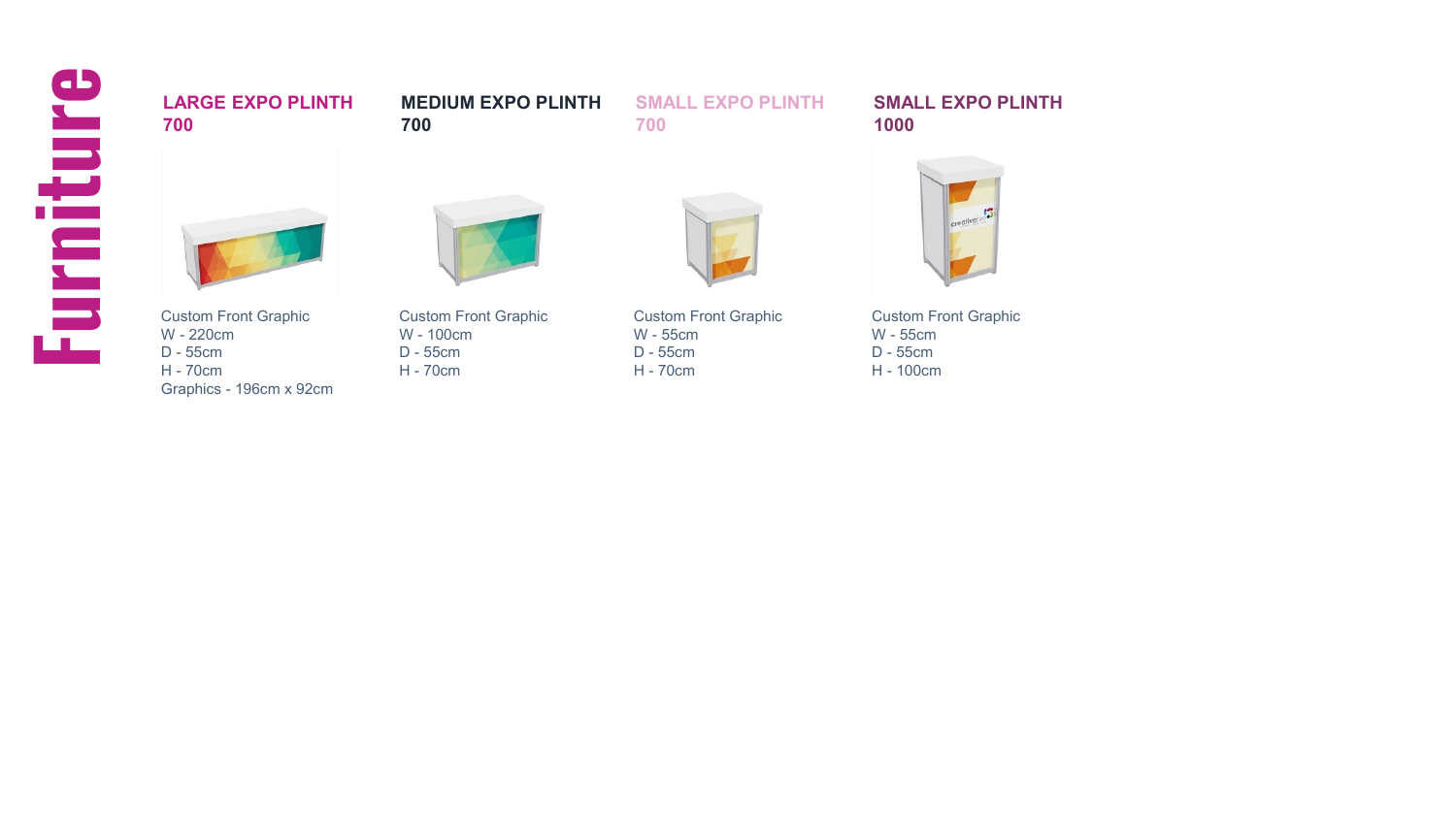<span id="page-9-0"></span>







W - 127cm, H - 78cm Wall Mounted **LCD Screen - 55 Inch**





**LCD Screen - 65 Inch**

**43 Inch** W - 150cm, H - 85cm Wall Mounted

### **TV & Stand Package -**

W - 60cm, D - 50cm, H - 195cm



W - 60cm, D - 50cm,

**TV & Stand Package -**

H - 195cm

**55 Inch**





W - 60cm, D - 50cm, H - 195cm

**TV & Stand Package -**

### **55 Inch**

W - 60cm, D - 50cm, H - 195cm

W - 77cm, H - 49cm Wall Mounted **LCD Screen - 32 Inch**

W - 100cm, H - 57cm Wall Mounted **LCD Screen - 43 Inch**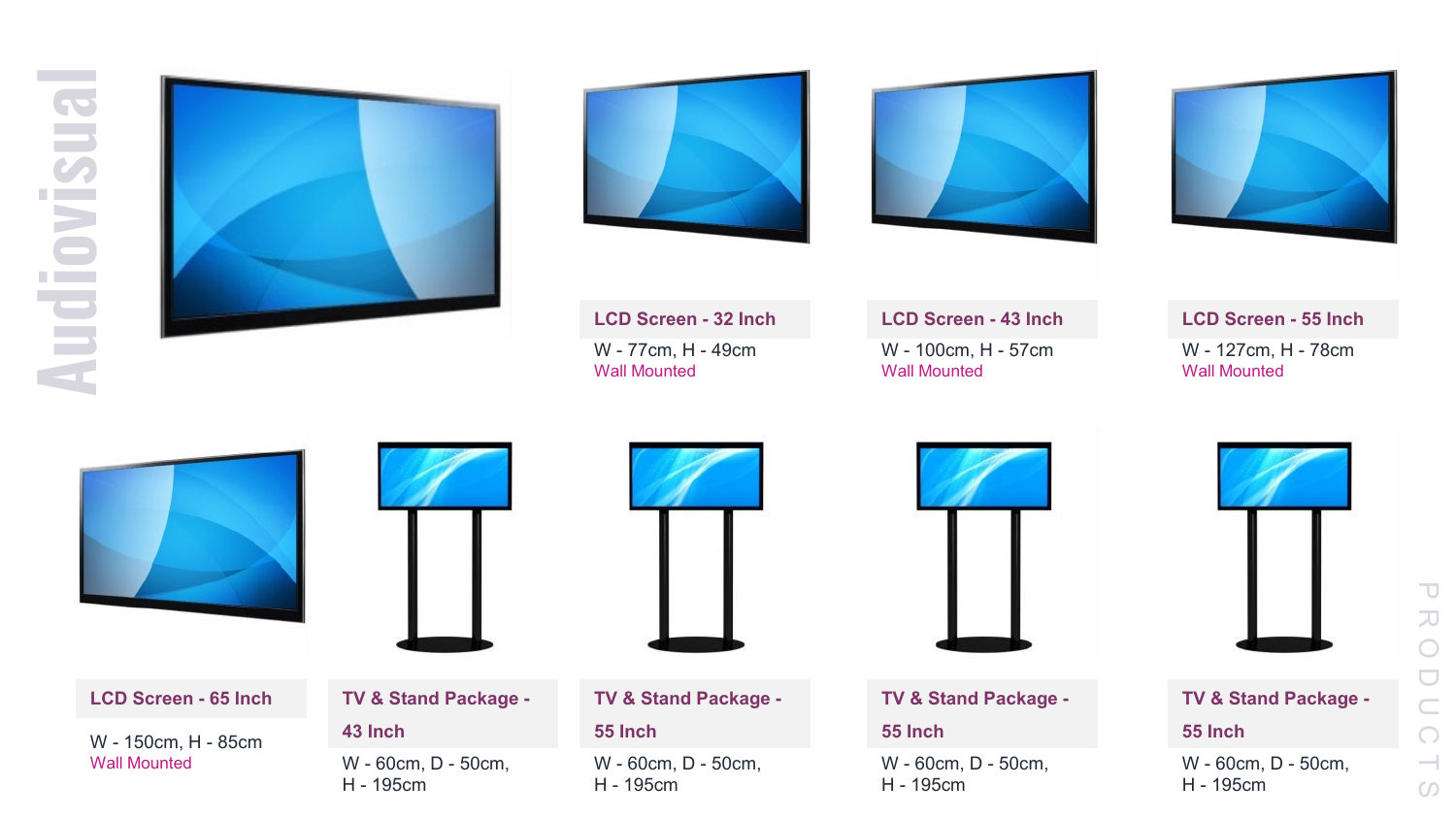## <span id="page-10-0"></span>Packages **Furniture Packages**Furniture

### **AUDIO VISUAL PACKAGE**

### **BAR TABLE PACKAGE**

**MEETING TABLE PACKAGE**

### **TIMBER LOUNGE PACKAGE**



43" LCD TV mounted on slimline Expo counter with custom front graphic A4 Concertina Brochure Stand

2 x Bar Chairs 1 x Bar Table (Black or White) 2 x Cello Chairs 1 x Round Table (Black or White)



2 x White Timber Plank Lounges 1 x Nelson Platform Bench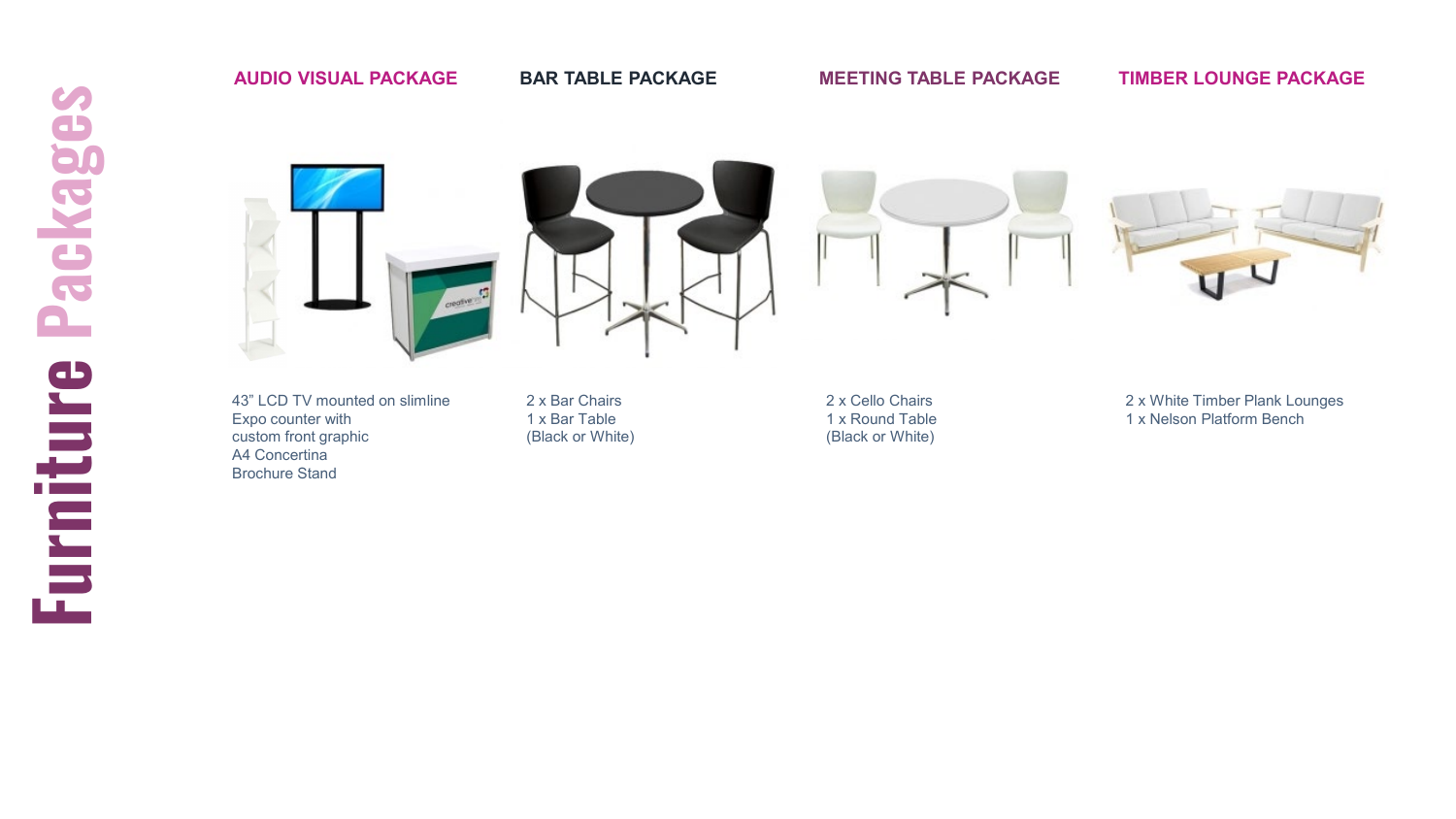## <span id="page-11-0"></span>**Carts**



FOOD & BEVERAGE CART

Our display carts come in a variety of finishes and are suitable for food, drink or product display.

Allows for interchangeable branding via panels. Can be upgraded for a custom look with a changed roof colour.

| 140cm            | Length |
|------------------|--------|
| 60 <sub>cm</sub> | Width  |
| 215cm            | Height |



### MERCHANDISING CART

Our merchandising cart is perfect for any event and comes equipped with plenty of internal storage.

Ideal for both indoor and outdoor events, these carts can be customised with unique signage and branding

| 220cm            | Length |
|------------------|--------|
| 80 <sub>cm</sub> | Width  |
| 220cm            | Height |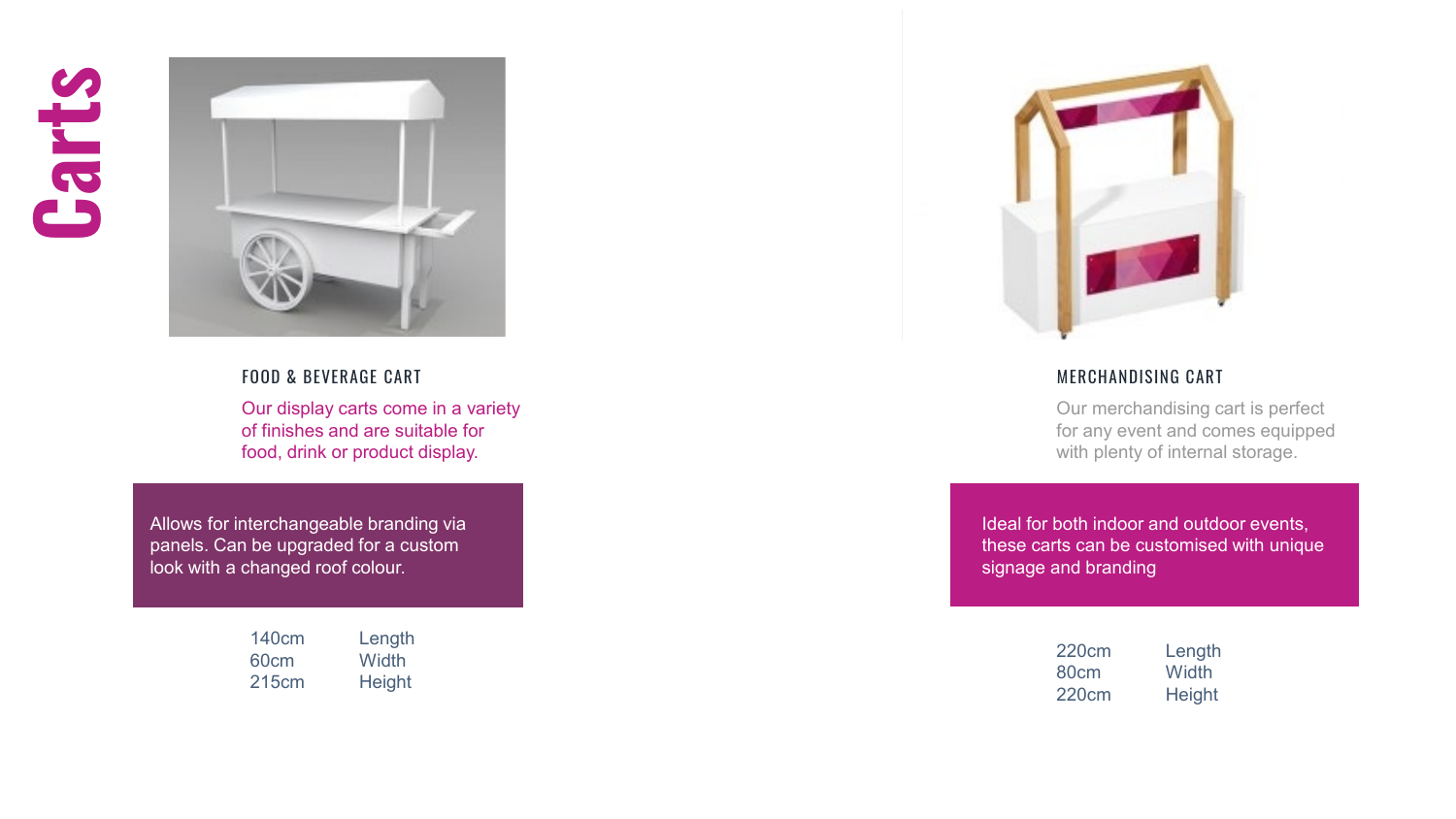<span id="page-12-0"></span>



### Small Fiddle Leaf Fig

W - 30cm D - 30cm H - 100cm

### Medium Fiddle Leaf Fig

W - 30cm D - 30cm H - 150cm (Includes pot stand)





Box Hedge

W - 90cm D - 35cm H - 65cm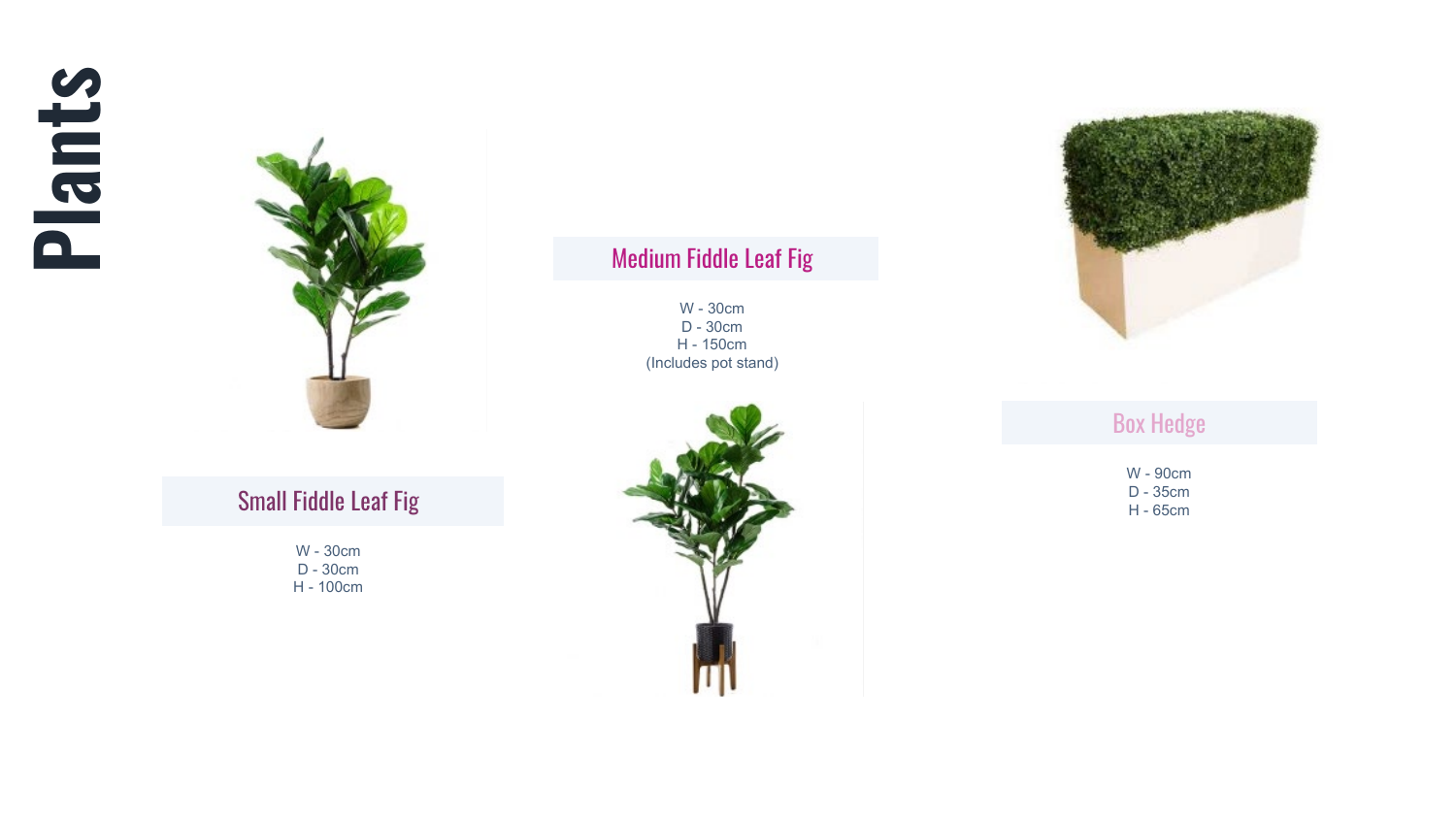### <span id="page-13-0"></span>Velvet Rope Barriers

W - 150cm D - 30cm H - 120cm



A4 Brochure Holder

W - 28cm D - 37cm H - 146cm





Retractable Barrier

W - 150cm D - 30cm H - 120cm